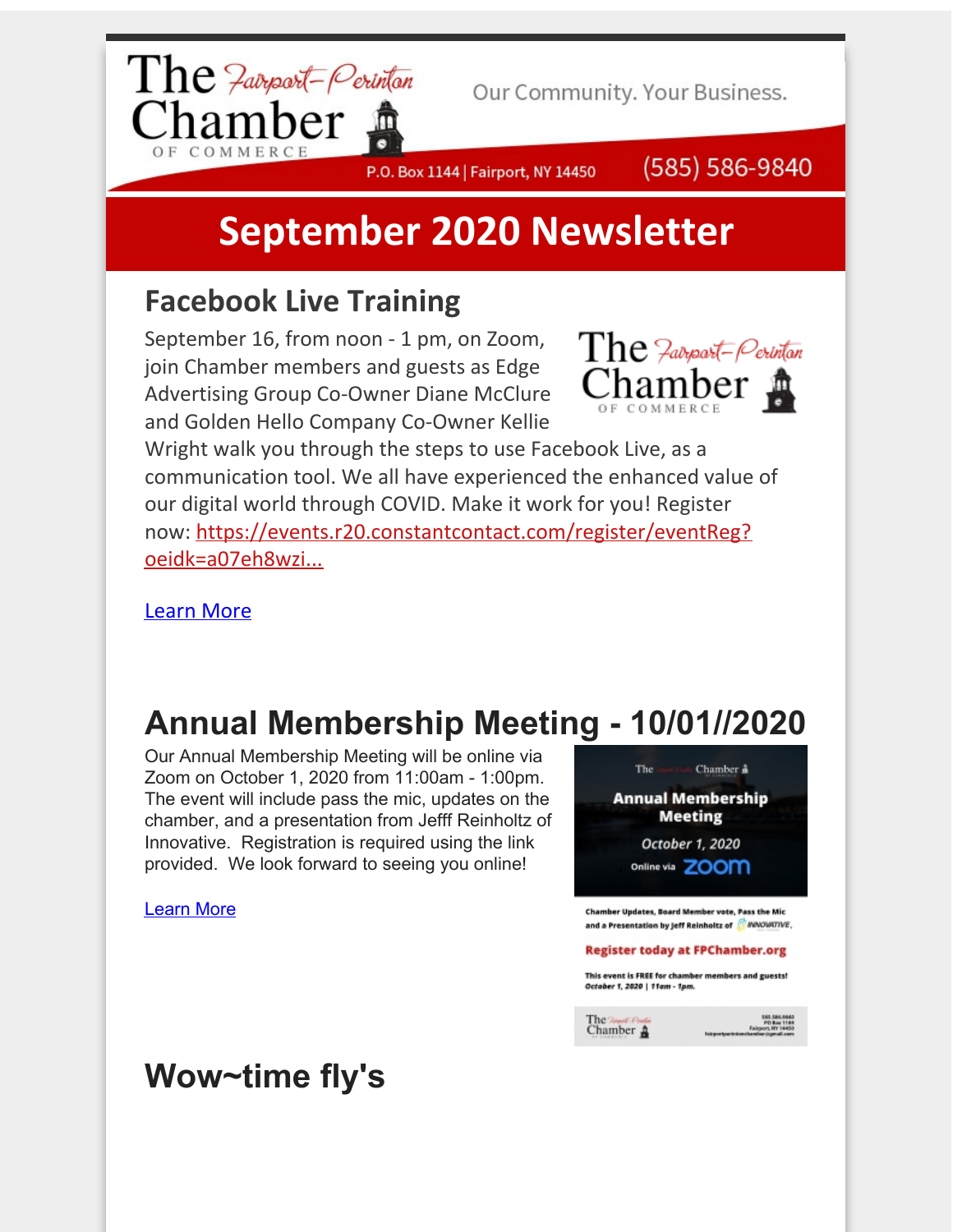Wow~it's been 52 weeks of giving Golden Hello gifts to members of the Rochester Community!!! We were able to highlight these great people for going above and beyond with their service they give to our community!! Surprising them was the best part!!! The owners of Golden Hello Company want to thank everyone who nominated someone. They had an overwhelming number of nominees and had to make some hard choices!



[Learn](http://r20.rs6.net/tn.jsp?f=001DAOTKYQGHsY2XOVXuCpeNSVeMmf9s88gac3yNbWPRTq16Ny1jtv0DiYZTbqaAO69GFAww-95wjdgfWHEUGICv2u4w4RaHbsnQG7a6pzYbvy0fawS_5-d2lbaaZ-Fbkok1crVrlwjSfW7zboBbsEVIWk50WUU_-mYKaqjFRG-qqctBcM-Juk6hA==&c=&ch=) More

# **Infinit New Hires**

Infinit Technology Solutions, provider of Engineering Resources and Technology Solutions, is excited to add Lou and Brian to their team!

Lou Barile joined the Engineering Team Infinit as of July 2020. Lou brings over 23 years of networking expertise in routing, switching, security and specializes in Cisco solutions. In his spare time, Lou enjoys listening to music, cooking and training his African gray parrot "Loca."

Brian Kelly joined Infinit August 2020 and brings eight years of IT experience as a Strategic Technology Advisor. His focus will be centered around new customer creation in compliance, advanced IT



services, and Cisco technology. Brian is most happy spending time with his wife and playing with his two young children. He is a basketball junkie and loves playing and coaching youth at his local church.

[Learn](http://r20.rs6.net/tn.jsp?f=001DAOTKYQGHsY2XOVXuCpeNSVeMmf9s88gac3yNbWPRTq16Ny1jtv0DiYZTbqaAO69ZUpfb4qSOoFO0NqX6J1a46Fc8AqoWLG3kUbQPafYuAqbRWzQ69DI6c8zNdp4a6-akoR4yI9c99AS7kveBR1ApWqB-iL2l6WL0HLugTyopFlPYjJto0LSug==&c=&ch=) More

## **Just Solutions Named Best IT Outsourcing Firm**

Just Solutions was recently honored in the 2020 Rochester Business Journal Reader Rankings. They were recognized as Best IT Outsourcing Firm, Best



Cybersecurity Company, and Best Internet Service Provider. Thank you to everyone who took the time to vote - including clients, partners, and friends!

[Learn](http://r20.rs6.net/tn.jsp?f=001DAOTKYQGHsY2XOVXuCpeNSVeMmf9s88gac3yNbWPRTq16Ny1jtv0DiYZTbqaAO69NAsNC3oxAGPg9_pTEgsG-QePG0BTz7eajFdlG4TNR6oDMK0-xk5XzC4eBFydaNXxlyIwTvxR-K8w-8jUI-0pc5pg0HOoUqJlcEeX15NdPFk=&c=&ch=) More

# **McConville Considine Cooman & Morin,**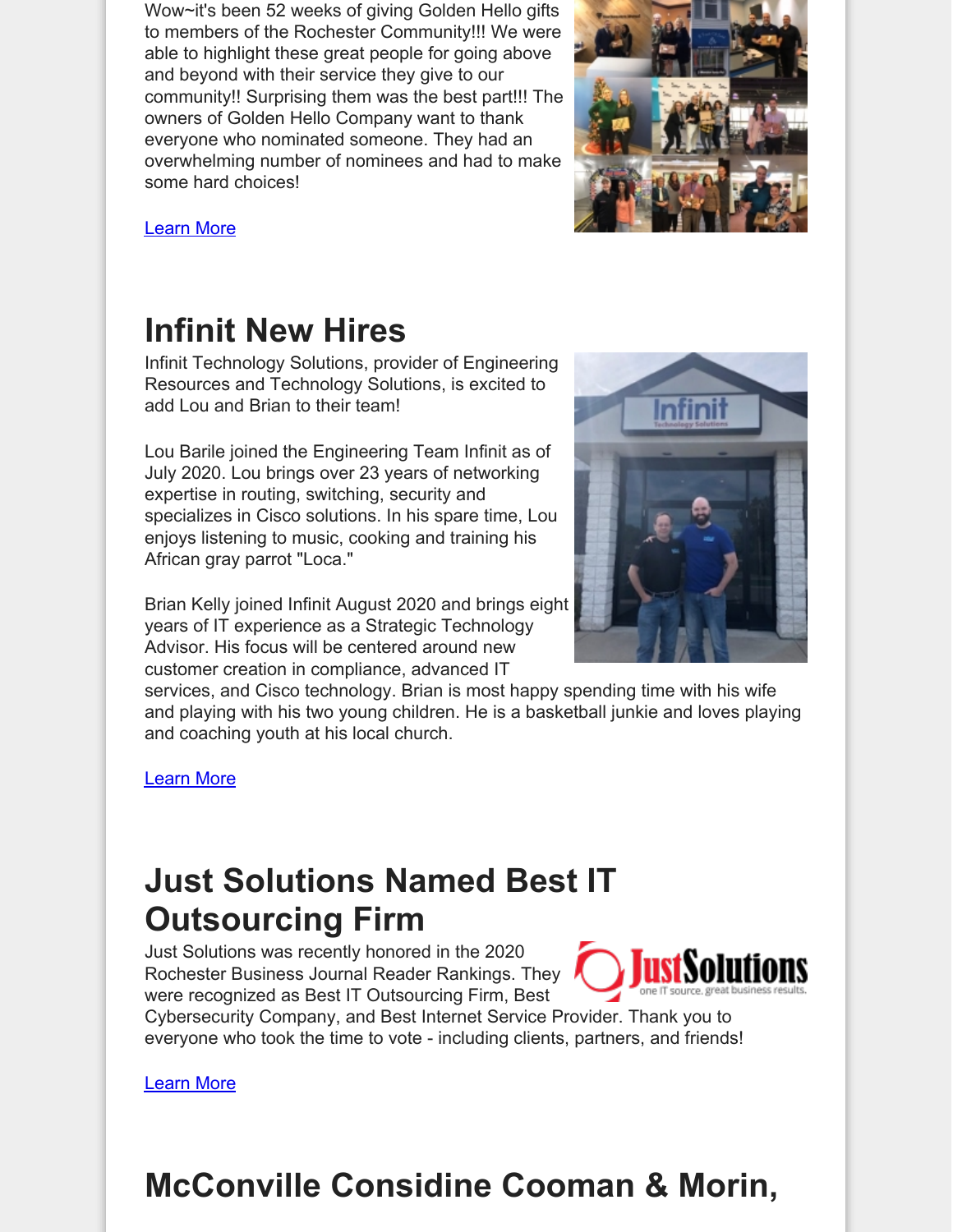### **P.C. Partners Honored**



**IC** MCCONVILLE CONSIDIN  $\Box$   $\Box$  attorneys a counselors at la

Six Partners at McConville Considine Cooman & Morin, P.C. (MCCM) have been honored - one twice! These MCCM Partners have been named to the 2020 Super Lawyers list: William E. Brueckner, Kevin S. Cooman, Lucien A. Morin, II, Peter J. Weishaar, Peter J. Gregory, and Daniele S. Williford. Peer recognition and achievement have earned them this

recognition. [https://www.mccmlaw.com/news/2020/08/31/mccm-attorneys-named](http://r20.rs6.net/tn.jsp?f=001DAOTKYQGHsY2XOVXuCpeNSVeMmf9s88gac3yNbWPRTq16Ny1jtv0DiYZTbqaAO69M9NCzBeD9KYHNO_i1JhpG0Pzzi0pua6LMvjF2bso-hB7hSzbjp0fk2SxGjvdyyLlUupnTxhRcwaalV3gKWKYa5NoHGcpk6obMSo1dBeWsXqG9EYRPADs4RplERsO_lF2WXoEh4t7-o_hQM2I2Dv-h3WW_3QvF40Xb9I3wUwBAmLzWz0q3_XmoW8JOUkpwem_njGFmUyadbmNQCVGwWPiDw==&c=&ch=)to-2020-edi...

Peter J. Gregory was also named to the 'Forty Under 40' by the Rochester Business Journal. Past winners become panelists who choose young professionals achieving career success and making significant civic contributions to the community. [https://www.mccmlaw.com/news/2020/09/04/peter-j-gregory-joins](http://r20.rs6.net/tn.jsp?f=001DAOTKYQGHsY2XOVXuCpeNSVeMmf9s88gac3yNbWPRTq16Ny1jtv0DiYZTbqaAO69Ybnn5rn-CAO5H9sHP66UYOmkqDfAG6jbreBtjUrSqkOB2hBim63YAl6f50JTxHE4fgUBx3i4V0Zs2nq87CtNQCI0Xf2XMybjVMmBmoIBpj85UdVNn719Ar4mgJ3E9c68RKAsusZ_qOck51a6d5wnK7iYyImDSDynpUm44ck8T0RiI-WlUhzH74Sz1MwO_b_smmDqoyFyA0Tu4qUeWrIl5W8pvLuR45TB&c=&ch=)rochester-...

[Learn](http://r20.rs6.net/tn.jsp?f=001DAOTKYQGHsY2XOVXuCpeNSVeMmf9s88gac3yNbWPRTq16Ny1jtv0DrG9zGmyoyiKHYC_k7AeHDxEEIQj_JDKjSHzqmjGKo_BFa7Hqg8EtE8IEyidhxhVw_681KD_YLQBgnT3iFEJN7L38NlXBf2XQSU7Hiw3zdeL3mth0ShxMhDKmM_L452oFn0wb5eFJa0D&c=&ch=) More

## **Three Things You Can Do NOW To Reach Your Fitness Goals!**

Are you upset that the summer is coming to an end?

Has stress caused you to make choices that you wish you did not make?

The past is the past, so here are three things you can do right now to help get you back on track!

#1: Stop thinking about what you did wrong and start focusing on what you can start doing right.



If you enjoyed a few to many milkshakes over the summer, those drinks are already down the hatchet. Worrying about that will only cause you to have a few more. How about you shift your mindset to focusing on what you can do now that helps you get healthier and feeling great about yourself.

#2: Stop watching the news!

A reported metric stated that if you watch 3 minutes of the news in the morning, the likelihood of you saying your day was bad increases by a lot. Start your day off the right way with movement, whether it is going for a walk or working out with a friend.

#3: Hire someone to keep you accountable.

Guess what!? When you have skin in the game you will be that much more committed. Hire a fitness coach or invest in a membership that forces you to show up and guarantees you 45-60 minutes of organized movement to help you reach your goals.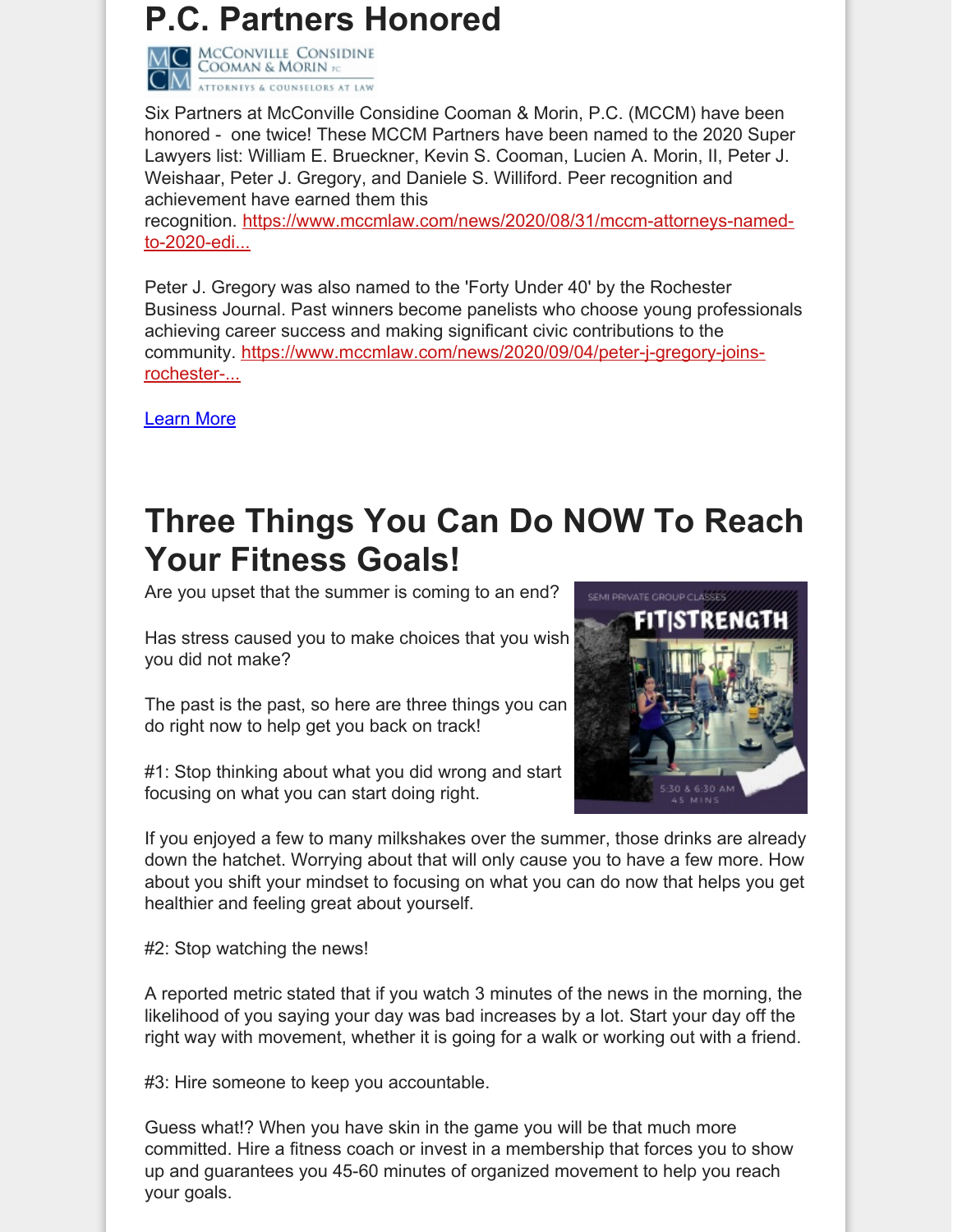Fit Strength Performance focuses on helping you set SMART goals, meets you where you are at, and helps you stay on track, because consistency will always lead to success!

Email: **[Mark@Fit-Strength.com](mailto:Mark@Fit-Strength.com)** for a FREE consultation on how Fit Strength Performance can help you have a successful fall!

[Learn](http://r20.rs6.net/tn.jsp?f=001DAOTKYQGHsY2XOVXuCpeNSVeMmf9s88gac3yNbWPRTq16Ny1jtv0DiYZTbqaAO69MkGjIQtxSf_w2eObb9oeBw2bHA63D2C5FjLcp0Sugv9YXbA9pAAi1fVEdeyP5AQeKnm18WWMyrk6O7B53nf_OXzIfls5723FnbGLHwZjxXD9z84bz_DVrmoUT7kdyEA0WbJEdLfiPXrmmITmESRTNw==&c=&ch=) More

# **COVID Forces Another Event Cancellation**

Another event cancellation due to COVID. This is the second fundraiser cancellation for Embrace Your Sisters (EYS) this year. It would have been their 10th annual walk in Pittsford, along the canal. Year-to-date, EYS has helped 17 breast cancer patients with



everyday bill paying, totaling \$24,000. Donations are needed to replace their canceled events to continue their financial outreach across 13 counties, with an all volunteer staff: [https://www.embraceyoursisters.org/ways-to-donate](http://r20.rs6.net/tn.jsp?f=001DAOTKYQGHsY2XOVXuCpeNSVeMmf9s88gac3yNbWPRTq16Ny1jtv0DiYZTbqaAO69sHW3JjYM_4gC2AxBwlpfJD-oxMfCaUbd-ShqdSeq2fsyuThP1tuDtXJNonGvBbRvMKQvDTSbKF5V5ZMPmXsp8VFWHcdoh4e4P8LPkb9KRDD9Zd7AaW0CtkVkuC2pEmmqwIyZSbO_KNU=&c=&ch=)

[Learn](http://r20.rs6.net/tn.jsp?f=001DAOTKYQGHsY2XOVXuCpeNSVeMmf9s88gac3yNbWPRTq16Ny1jtv0DiYZTbqaAO69sHW3JjYM_4gC2AxBwlpfJD-oxMfCaUbd-ShqdSeq2fsyuThP1tuDtXJNonGvBbRvMKQvDTSbKF5V5ZMPmXsp8VFWHcdoh4e4P8LPkb9KRDD9Zd7AaW0CtkVkuC2pEmmqwIyZSbO_KNU=&c=&ch=) More

# **Step Up for Seniors - Fairport Baptist Homes' Annual Fundraising Walk**

Everybody who's anybody will be there! Join WROC's Mark Gruba, the emcee, at Fairport Baptist Homes' (FBH) 8th annual Walk on Saturday, September 26. This Walk increases awareness and raises funds to enhance the FBH's programs and services that benefit thousands of area seniors. The cost to register is just \$20 and includes a free t-shirt - children 12 and under are FREE. The Walk includes live music, raffles, food,



and kids' games - just to name a few of the activities planned for the event.

The Walk will begin at the FBH and proceed through the village of Fairport to the canal. One and two+ mile routes are available, with rest stops and water along the way, rain or shine! Social distancing protocols will be followed. Bring your mask.

#### [Learn](http://r20.rs6.net/tn.jsp?f=001DAOTKYQGHsY2XOVXuCpeNSVeMmf9s88gac3yNbWPRTq16Ny1jtv0DiYZTbqaAO69qTTeg6dBXpdjOYmuIXQ7cbhpxT9jCLSuppi3nePheEdeRbY2F1lgEb2Qyl0y135EdqWDdASfkrEYO9H6ra2aImoDCqBAo9I6y0_Q8gJwH3uUKpNN31KgHlN_lHNXirGEPyAjaPCrZtjzlSIKXguuzw==&c=&ch=) More

# **Follow the Chamber on Social Media**